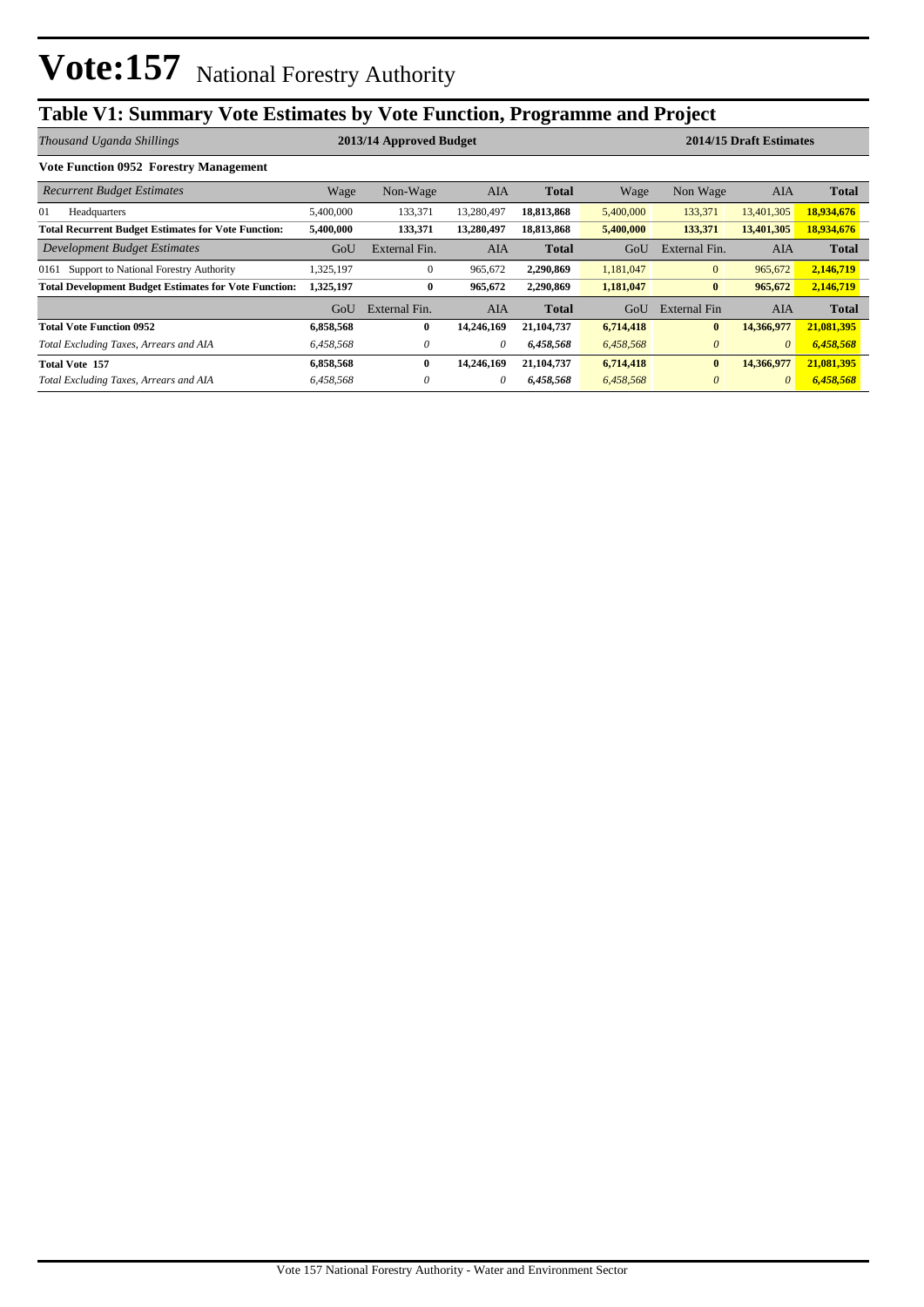### **Table V2: Summary Vote Estimates by Item**

| Thousand Uganda Shillings                                 | 2013/14 Approved Budget |                           |                  |              | 2014/15 Draft Estimates |                       |                       |                   |
|-----------------------------------------------------------|-------------------------|---------------------------|------------------|--------------|-------------------------|-----------------------|-----------------------|-------------------|
|                                                           | GoU                     | External Fin.             | AIA              | <b>Total</b> |                         | GoU External Fin.     | AIA                   | Total             |
| <b>Employees, Goods and Services (Outputs Provided)</b>   | 6,458,568               | 0                         | 13,280,497       | 19,739,065   | 6,358,568               | $\boldsymbol{\theta}$ | 13,401,305            | <u>19,759,873</u> |
| 211102 Contract Staff Salaries (Incl. Casuals, Temporary) | 5,400,000               | $\boldsymbol{0}$          |                  | 5,400,000    | 5,400,000               | $\mathbf{0}$          | $\boldsymbol{0}$      | 5,400,000         |
| 211103 Allowances                                         | 18,000                  | $\boldsymbol{0}$          | 396,337          | 414,337      | 18,000                  | $\mathbf{0}$          | 1,373,339             | 1,391,339         |
| 212101 Social Security Contributions                      | $\boldsymbol{0}$        | $\boldsymbol{0}$          | 763,888          | 763,888      | $\mathbf{0}$            | $\mathbf{0}$          | 763,888               | 763,888           |
| 213001 Medical expenses (To employees)                    | $\theta$                | $\boldsymbol{0}$          | 336,000          | 336,000      | $\mathbf{0}$            | $\mathbf{0}$          | 336,000               | 336,000           |
| 213002 Incapacity, death benefits and funeral expenses    | $\mathbf{0}$            | $\boldsymbol{0}$          | 160,000          | 160,000      | $\mathbf{0}$            | $\mathbf{0}$          | 226,377               | 226,377           |
| 213004 Gratuity Expenses                                  | $\mathbf{0}$            | $\boldsymbol{0}$          | 424,382          | 424,382      | $\mathbf{0}$            | $\mathbf{0}$          | 424,382               | 424,382           |
| 221001 Advertising and Public Relations                   | $\bf{0}$                | $\boldsymbol{0}$          | 295,533          | 295,533      | $\mathbf{0}$            | $\mathbf{0}$          | 464,392               | 464,392           |
| 221002 Workshops and Seminars                             | $\mathbf{0}$            | $\boldsymbol{0}$          | 634,689          | 634,689      | $\mathbf{0}$            | $\mathbf{0}$          | 50,000                | 50,000            |
| 221003 Staff Training                                     | $\mathbf{0}$            | $\boldsymbol{0}$          | 95,355           | 95,355       | $\mathbf{0}$            | $\mathbf{0}$          | 442,355               | 442,355           |
| 221004 Recruitment Expenses                               | $\theta$                | $\boldsymbol{0}$          | 24,600           | 24,600       | $\mathbf{0}$            | $\mathbf{0}$          | 59,600                | 59,600            |
| 221007 Books, Periodicals & Newspapers                    | $\overline{0}$          | $\boldsymbol{0}$          |                  | $\bf{0}$     | $\mathbf{0}$            | $\mathbf{0}$          | 110,000               | 110,000           |
| 221008 Computer supplies and Information Technology (IT)  | $\boldsymbol{0}$        | $\boldsymbol{0}$          | 197,814          | 197,814      | $\mathbf{0}$            | $\mathbf{0}$          | 433,103               | 433,103           |
| 221009 Welfare and Entertainment                          | $\mathbf{0}$            | $\boldsymbol{0}$          | 120,680          | 120,680      | $\mathbf{0}$            | $\mathbf{0}$          | 80,000                | 80,000            |
| 221010 Special Meals and Drinks                           | $\theta$                | $\boldsymbol{0}$          | 37,500           | 37,500       | $\mathbf{0}$            | $\mathbf{0}$          | 35,000                | 35,000            |
| 221011 Printing, Stationery, Photocopying and Binding     | 4,950                   | $\boldsymbol{0}$          | 220,634          | 225,584      | 4,950                   | $\mathbf{0}$          | 240,000               | 244,950           |
| 221012 Small Office Equipment                             | $\boldsymbol{0}$        | $\boldsymbol{0}$          | 2,050            | 2,050        | $\mathbf{0}$            | $\mathbf{0}$          | 22,050                | 22,050            |
| 221014 Bank Charges and other Bank related costs          | $\bf{0}$                | $\boldsymbol{0}$          | 19,200           | 19,200       | $\mathbf{0}$            | $\mathbf{0}$          | 19,200                | 19,200            |
| 221016 IFMS Recurrent costs                               | $\mathbf{0}$            | $\boldsymbol{0}$          |                  | $\bf{0}$     | $\boldsymbol{0}$        | $\boldsymbol{0}$      | 158,000               | 158,000           |
| 221017 Subscriptions                                      | $\boldsymbol{0}$        | $\boldsymbol{0}$          | 4,192            | 4,192        | $\mathbf{0}$            | $\mathbf{0}$          | 4,192                 | 4,192             |
| 222001 Telecommunications                                 | $\mathbf{0}$            | $\boldsymbol{0}$          |                  | $\bf{0}$     | $\mathbf{0}$            | $\mathbf{0}$          | 50,000                | 50,000            |
| 222002 Postage and Courier                                | $\mathbf{0}$            | $\boldsymbol{0}$          | 3,600            | 3,600        | $\mathbf{0}$            | $\mathbf{0}$          | 143,600               | 143,600           |
| 222003 Information and communications technology (ICT)    | $\boldsymbol{0}$        | $\boldsymbol{0}$          |                  | $\bf{0}$     | $\mathbf{0}$            | $\mathbf{0}$          | 200,000               | 200,000           |
| 223003 Rent – (Produced Assets) to private entities       | $\mathbf{0}$            | $\boldsymbol{0}$          | 1,200            | 1,200        | $\mathbf{0}$            | $\mathbf{0}$          |                       | $\bf{0}$          |
| 223004 Guard and Security services                        | $\Omega$                | $\boldsymbol{0}$          | 120,000          | 120,000      | $\mathbf{0}$            | $\mathbf{0}$          | 170,000               | 170,000           |
| 223005 Electricity                                        | $\mathbf{0}$            | $\boldsymbol{0}$          | 114,200          | 114,200      | $\mathbf{0}$            | $\mathbf{0}$          | 140,000               | 140,000           |
| 223006 Water                                              | 24,000                  | $\boldsymbol{0}$          | 45,238           | 69,238       | 24,000                  | $\mathbf{0}$          | 127,000               | 151,000           |
| 223901 Rent – (Produced Assets) to other govt. units      | $\mathbf{0}$            | $\boldsymbol{0}$          |                  | $\bf{0}$     | $\mathbf{0}$            | $\mathbf{0}$          | 1,200                 | 1,200             |
| 224001 Medical and Agricultural supplies                  | 215,970                 | $\boldsymbol{0}$          | 979,200          | 1,195,170    | $\mathbf{0}$            | $\boldsymbol{0}$      | 979,200               | 979,200           |
| 224002 General Supply of Goods and Services               | 689,148                 | $\boldsymbol{0}$          | 3,804,994        | 4,494,142    | $\mathbf{0}$            | $\mathbf{0}$          |                       | $\mathbf{0}$      |
| 224004 Cleaning and Sanitation                            | $\boldsymbol{0}$        | $\boldsymbol{0}$          |                  | $\bf{0}$     | $\mathbf{0}$            | $\mathbf{0}$          | 65,000                | 65,000            |
| 224006 Agricultural Supplies                              | $\boldsymbol{0}$        | $\boldsymbol{0}$          |                  | 0            | 817,118                 | $\mathbf{0}$          | 2,455,839             | 3,272,957         |
| 225001 Consultancy Services- Short term                   | $\mathbf{0}$            | $\boldsymbol{0}$          | 123,000          | 123,000      | $\mathbf{0}$            | $\mathbf{0}$          | 25,000                | 25,000            |
| 226001 Insurances                                         | $\mathbf{0}$            | $\boldsymbol{0}$          | 16,510           | 16,510       | $\mathbf{0}$            | $\mathbf{0}$          | 16,510                | 16,510            |
| 226002 Licenses                                           | $\mathbf{0}$            | $\boldsymbol{0}$          | 23,069           | 23,069       | $\mathbf{0}$            | $\mathbf{0}$          | 26,354                | 26,354            |
| 227001 Travel inland                                      | 81,000                  | $\boldsymbol{0}$          | 1,292,235        | 1,373,235    | 83,000                  | $\mathbf{0}$          | 1,333,128             | 1,416,128         |
| 227002 Travel abroad                                      | $\Omega$                | $\mathbf{0}$              | 240,671          | 240,671      | $\mathbf{0}$            | $\mathbf{0}$          | 482,671               | 482,671           |
| 227004 Fuel, Lubricants and Oils                          | 13,500                  | $\boldsymbol{0}$          | 1,065,690        | 1,079,190    | $\mathbf{0}$            | $\bf{0}$              | 790,140               | 790,140           |
| 228001 Maintenance - Civil                                | $\mathbf{0}$            | $\boldsymbol{0}$          | 57,720           | 57,720       | $\mathbf{0}$            | $\mathbf{0}$          | 40,200                | 40,200            |
| 228002 Maintenance - Vehicles                             | $\boldsymbol{0}$        | $\boldsymbol{0}$          | 1,549,352        | 1,549,352    | $\boldsymbol{0}$        | $\mathbf{0}$          | 479,791               | 479,791           |
| 228003 Maintenance - Machinery, Equipment & Furniture     | $\boldsymbol{0}$        | $\boldsymbol{0}$          | 59,520           | 59,520       | $\mathbf{0}$            | $\mathbf{0}$          | 507,349               | 507,349           |
| 228004 Maintenance - Other                                | 12,000                  | $\boldsymbol{0}$          | 31,445           | 43,445       | 11,500                  | $\mathbf{0}$          | 116,445               | 127,945           |
| 282101 Donations                                          | $\mathbf{0}$            | $\boldsymbol{0}$          | 20,000           | 20,000       | $\boldsymbol{0}$        | $\mathbf{0}$          | 10,000                | 10,000            |
| <b>Investment</b> (Capital Purchases)                     | 400,000                 | $\pmb{\theta}$            | 965,672          | 1,365,672    | 355,850                 | $\boldsymbol{\theta}$ | 965,672               | 1,321,522         |
| 231001 Non Residential buildings (Depreciation)           | $\mathbf{0}$            | $\boldsymbol{0}$          | 6,000            | 6,000        | $\mathbf{0}$            | $\bf{0}$              | 6,000                 | 6,000             |
| 231004 Transport equipment                                | $\boldsymbol{0}$        | $\boldsymbol{0}$          | 490,600          | 490,600      | 100,000                 | $\bf{0}$              | 484,600               | 584,600           |
| 231005 Machinery and equipment                            | $\boldsymbol{0}$        | $\boldsymbol{0}$          | 469,072          | 469,072      | $\boldsymbol{0}$        | $\boldsymbol{0}$      | 475,072               | 475,072           |
| 312204 Taxes on Machinery, Furniture & Vehicles           | $\boldsymbol{0}$        | 0                         |                  | $\bf{0}$     | 255,850                 | $\bf{0}$              | $\mathbf{0}$          | 255,850           |
| 312206 Gross Tax                                          | 400,000                 | $\boldsymbol{0}$          | $\boldsymbol{0}$ | 400,000      | $\mathbf{0}$            | $\mathbf{0}$          |                       | $\mathbf{0}$      |
| <b>Grand Total Vote 157</b>                               | 6,858,568               | $\bf{0}$                  | 14,246,169       | 21,104,737   | 6,714,418               | $\pmb{0}$             | 14,366,977            | 21,081,395        |
| Total Excluding Taxes, Arrears and AIA                    | 6,458,568               | $\boldsymbol{\mathit{0}}$ | 0                | 6,458,568    | 6,458,568               | $\boldsymbol{\theta}$ | $\boldsymbol{\theta}$ | 6,458,568         |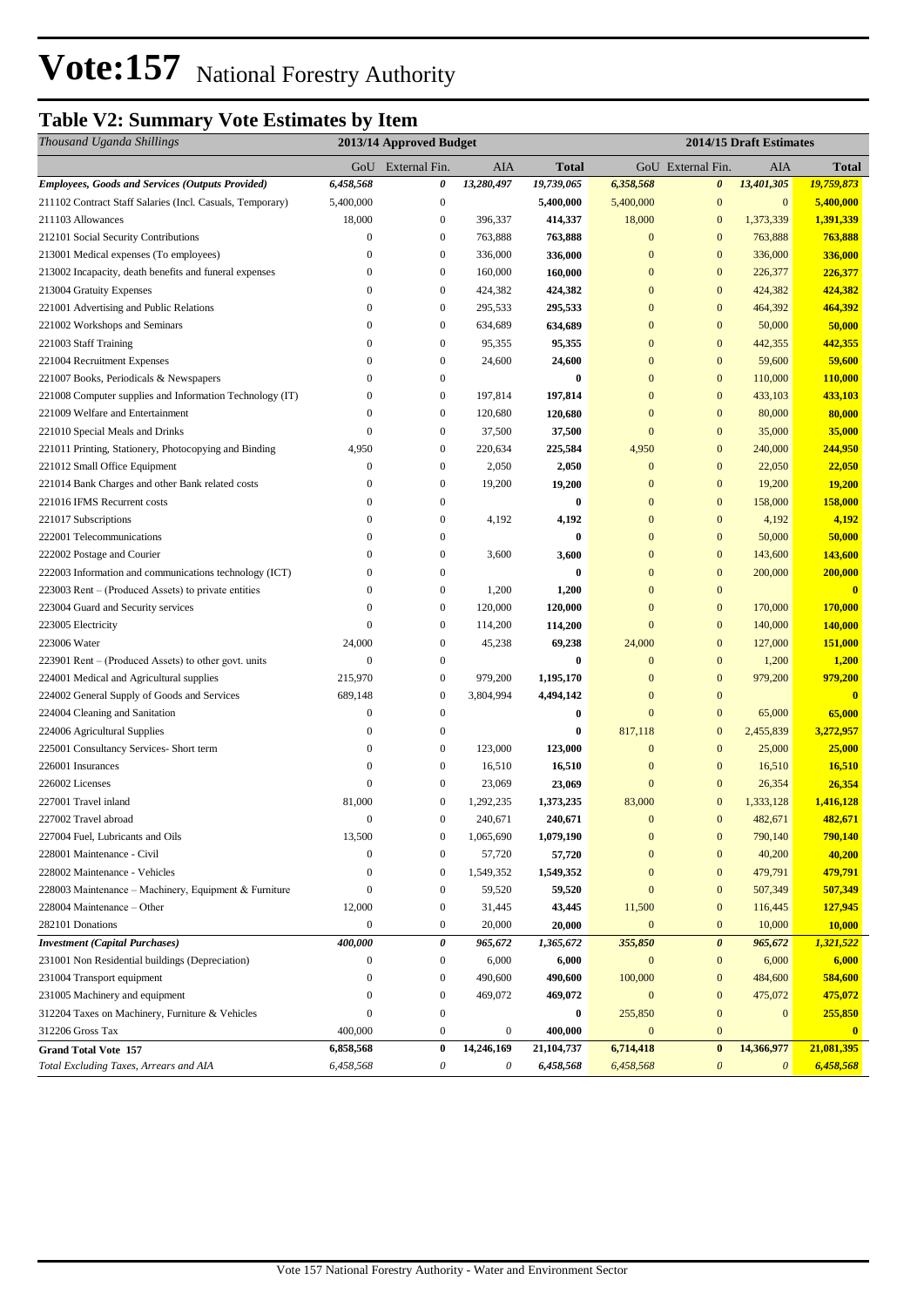## **Table V3: Detailed Estimates by Vote Function, Cost Centre, Output and Item**

#### *Vote Function 0952 Forestry Management*

#### *Recurrent Budget Estimates*

#### **Programme 01 Headquarters**

| Thousand Uganda Shillings                                 |                                      | 2013/14 Approved Budget              |                           |                   |                          | 2014/15 Draft Estimates  |                    |                         |  |
|-----------------------------------------------------------|--------------------------------------|--------------------------------------|---------------------------|-------------------|--------------------------|--------------------------|--------------------|-------------------------|--|
| <b>Outputs Provided</b>                                   | Wage                                 | Non-Wage                             | AIA                       | <b>Total</b>      | Wage                     | Non Wage                 | AIA                | <b>Total</b>            |  |
| <b>Output:095201 Mangement of Central Forest Reserves</b> |                                      |                                      |                           |                   |                          |                          |                    |                         |  |
| 211102 Contract Staff Salaries (Incl. Casuals, T.         | 5,400,000                            | $\boldsymbol{0}$                     | $\boldsymbol{0}$          | 5,400,000         | 5,400,000                | $\bf{0}$                 | $\mathbf{0}$       | 5,400,000               |  |
| 211103 Allowances                                         | $\boldsymbol{0}$                     | 18,000                               | 396,337                   | 414,337           | $\boldsymbol{0}$         | 18,000                   | 396,337            | 414,337                 |  |
| 212101 Social Security Contributions                      | $\boldsymbol{0}$                     | $\boldsymbol{0}$                     | 763,888                   | 763,888           | $\mathbf{0}$             | $\mathbf{0}$             | 763,888            | 763,888                 |  |
| 213001 Medical expenses (To employees)                    | $\boldsymbol{0}$                     | $\boldsymbol{0}$                     | 336,000                   | 336,000           | $\mathbf{0}$             | $\mathbf{0}$             | 336,000            | 336,000                 |  |
| 213002 Incapacity, death benefits and funeral e           | $\boldsymbol{0}$                     | $\boldsymbol{0}$                     | 160,000                   | 160,000           | $\mathbf{0}$             | $\mathbf{0}$             | 160,000            | 160,000                 |  |
| 213004 Gratuity Expenses                                  | $\mathbf{0}$                         | $\boldsymbol{0}$                     | 424,382                   | 424,382           | $\mathbf{0}$             | $\mathbf{0}$             | 424,382            | 424,382                 |  |
| 221001 Advertising and Public Relations                   | $\boldsymbol{0}$                     | $\boldsymbol{0}$                     | 276,493                   | 276,493           | $\mathbf{0}$             | $\mathbf{0}$             | 276,493            | 276,493                 |  |
| 221002 Workshops and Seminars                             | $\boldsymbol{0}$                     | $\boldsymbol{0}$                     | 590,789                   | 590,789           | $\mathbf{0}$             | $\mathbf{0}$             | 50,000             | 50,000                  |  |
| 221003 Staff Training                                     | $\boldsymbol{0}$                     | $\boldsymbol{0}$                     | 72,355                    | 72,355            | $\mathbf{0}$             | $\mathbf{0}$             | 72,355             | 72,355                  |  |
| 221004 Recruitment Expenses                               | $\boldsymbol{0}$                     | $\boldsymbol{0}$                     | 24,600                    | 24,600            | $\mathbf{0}$             | $\mathbf{0}$             | 24,600             | 24,600                  |  |
| 221008 Computer supplies and Information Tec              | $\boldsymbol{0}$                     | $\boldsymbol{0}$                     | 188,103                   | 188,103           | $\mathbf{0}$             | $\mathbf{0}$             | 188,103            | 188,103                 |  |
| 221009 Welfare and Entertainment                          | $\boldsymbol{0}$                     | $\boldsymbol{0}$                     | 117,440                   | 117,440           | $\mathbf{0}$             | $\mathbf{0}$             | 20,000             | 20,000                  |  |
| 221010 Special Meals and Drinks                           | $\boldsymbol{0}$                     | $\boldsymbol{0}$                     | 37,500                    | 37,500            | $\mathbf{0}$             | $\mathbf{0}$             | 10,000             | 10,000                  |  |
| 221011 Printing, Stationery, Photocopying and             | $\boldsymbol{0}$                     | 4,950                                | 183,993                   | 188,942           | $\mathbf{0}$             | 4,950                    | 90,000             | 94,950                  |  |
| 221014 Bank Charges and other Bank related c              | $\boldsymbol{0}$                     | $\boldsymbol{0}$                     | 19,200                    | 19,200            | $\mathbf{0}$             | $\mathbf{0}$             | 19,200             | 19,200                  |  |
| 221017 Subscriptions                                      | $\boldsymbol{0}$                     | $\boldsymbol{0}$                     | 4,192                     | 4,192             | $\mathbf{0}$             | $\mathbf{0}$             | 4,192              | 4,192                   |  |
| 222002 Postage and Courier                                | $\boldsymbol{0}$                     | $\boldsymbol{0}$                     | 3,600                     | 3,600             | $\mathbf{0}$             | $\boldsymbol{0}$         | 3,600              | 3,600                   |  |
| 223003 Rent – (Produced Assets) to private enti           | $\boldsymbol{0}$                     | $\boldsymbol{0}$                     | 1,200                     | 1,200             | $\mathbf{0}$             | $\mathbf{0}$             | $\mathbf{0}$       | $\overline{\mathbf{0}}$ |  |
| 223004 Guard and Security services                        | $\boldsymbol{0}$                     | $\boldsymbol{0}$                     | 120,000                   | 120,000           | $\mathbf{0}$             | $\mathbf{0}$             | 100,000            | 100,000                 |  |
| 223005 Electricity                                        | $\boldsymbol{0}$                     | $\boldsymbol{0}$                     | 99,560                    | 99,560            | $\mathbf{0}$             | $\mathbf{0}$             | 40,000             | 40,000                  |  |
| 223006 Water                                              | $\boldsymbol{0}$                     | $\boldsymbol{0}$                     | 27,660                    | 27,660            | $\mathbf{0}$             | $\mathbf{0}$             | 27,000             | 27,000                  |  |
| $223901$ Rent – (Produced Assets) to other govt.          | $\boldsymbol{0}$                     | $\boldsymbol{0}$                     | $\boldsymbol{0}$          | $\bf{0}$          | $\mathbf{0}$             | $\mathbf{0}$             | 1,200              | 1,200                   |  |
| 224002 General Supply of Goods and Services               | $\boldsymbol{0}$                     | 47,421                               | 619,800                   | 667,221           | $\mathbf{0}$             | $\mathbf{0}$             | $\mathbf{0}$       | $\overline{\mathbf{0}}$ |  |
| 224006 Agricultural Supplies                              | $\boldsymbol{0}$                     | $\boldsymbol{0}$                     | $\boldsymbol{0}$          | $\bf{0}$          | $\mathbf{0}$             | 47,421                   | 25,000             | 72,421                  |  |
| 225001 Consultancy Services- Short term                   | $\boldsymbol{0}$                     | $\boldsymbol{0}$                     | 117,000                   | 117,000           | $\mathbf{0}$             | $\bf{0}$                 | 25,000             | 25,000                  |  |
| 226001 Insurances                                         | $\boldsymbol{0}$                     | $\boldsymbol{0}$                     | 16,510                    | 16,510            | $\mathbf{0}$             | $\mathbf{0}$             | 16,510             | 16,510                  |  |
| 226002 Licenses                                           | $\boldsymbol{0}$                     | $\boldsymbol{0}$                     | 20,069                    | 20,069            | $\mathbf{0}$             | $\mathbf{0}$             | 20,069             | 20,069                  |  |
| 227001 Travel inland                                      | $\boldsymbol{0}$                     | 63,000                               | 883,305                   | 946,305           | $\mathbf{0}$             | 63,000                   | 400,000            | 463,000                 |  |
| 227002 Travel abroad                                      | $\boldsymbol{0}$                     | $\boldsymbol{0}$                     | 187,655                   | 187,655           | $\mathbf{0}$             | $\mathbf{0}$             | 187,655            | 187,655                 |  |
| 227004 Fuel, Lubricants and Oils                          | $\boldsymbol{0}$                     | $\boldsymbol{0}$                     | 802,340                   | 802,340           | $\mathbf{0}$             | $\mathbf{0}$             | 402,340            | 402,340                 |  |
| 228001 Maintenance - Civil                                | $\boldsymbol{0}$                     | $\boldsymbol{0}$                     | 57,720                    | 57,720            | $\mathbf{0}$             | $\mathbf{0}$             | 30,200             | 30,200                  |  |
| 228002 Maintenance - Vehicles                             | $\boldsymbol{0}$                     | $\boldsymbol{0}$                     | 1,435,552                 | 1,435,552         | $\mathbf{0}$             | $\mathbf{0}$             | 32,520             | 32,520                  |  |
| 228003 Maintenance - Machinery, Equipment                 | $\boldsymbol{0}$                     | $\boldsymbol{0}$                     | 59,520                    | 59,520            | $\boldsymbol{0}$         | $\mathbf{0}$             | 257,349            | 257,349                 |  |
| 282101 Donations                                          | $\mathbf{0}$                         | $\boldsymbol{0}$                     | 20,000                    | 20,000            | $\mathbf{0}$             | $\mathbf{0}$             | 10,000             | 10,000                  |  |
| Total Cost of Output 095201:                              | 5,400,000                            | 133,371                              | 8,066,762                 | 13,600,134        | 5,400,000                | 133,371                  | 4,413,993          | 9,947,365               |  |
| Output:095202 Establishment of new tree plantations       |                                      |                                      |                           |                   |                          |                          |                    |                         |  |
| 211103 Allowances                                         | $\boldsymbol{0}$                     | $\boldsymbol{0}$                     | $\boldsymbol{0}$          | $\bf{0}$          | $\boldsymbol{0}$         | $\bf{0}$                 | 310,000            | 310,000                 |  |
| 221001 Advertising and Public Relations                   | $\boldsymbol{0}$                     | $\boldsymbol{0}$                     | $\boldsymbol{0}$          | $\bf{0}$          | $\boldsymbol{0}$         | $\bf{0}$                 | 5,000              | 5,000                   |  |
| 221002 Workshops and Seminars                             | $\boldsymbol{0}$                     | $\boldsymbol{0}$                     | 21,000                    | 21,000            | $\boldsymbol{0}$         | $\bf{0}$                 | $\mathbf{0}$       | $\mathbf{0}$            |  |
| 221003 Staff Training                                     | $\boldsymbol{0}$                     | $\boldsymbol{0}$                     | $\boldsymbol{0}$          | $\bf{0}$          | $\mathbf{0}$             | $\bf{0}$                 | 70,000             | 70,000                  |  |
| 221007 Books, Periodicals & Newspapers                    | $\boldsymbol{0}$                     | $\boldsymbol{0}$                     | $\boldsymbol{0}$          | $\bf{0}$          | $\mathbf{0}$             | $\bf{0}$                 | 5,000              | 5,000                   |  |
| 221008 Computer supplies and Information Tec              | $\boldsymbol{0}$                     | $\boldsymbol{0}$                     | $\boldsymbol{0}$          | $\bf{0}$          | $\mathbf{0}$             | $\bf{0}$                 | 25,000             | 25,000                  |  |
| 221011 Printing, Stationery, Photocopying and             | $\boldsymbol{0}$                     | $\boldsymbol{0}$                     | 2,000                     | 2,000             | $\mathbf{0}$             | $\bf{0}$                 | 25,000             | 25,000                  |  |
| 222002 Postage and Courier                                | $\boldsymbol{0}$                     | $\boldsymbol{0}$                     | $\boldsymbol{0}$          | $\bf{0}$          | $\mathbf{0}$             | $\bf{0}$                 | 20,000             | 20,000                  |  |
| 223005 Electricity                                        | $\boldsymbol{0}$                     | $\boldsymbol{0}$                     | $\boldsymbol{0}$          | $\bf{0}$          | $\mathbf{0}$             | $\bf{0}$                 | 20,000             | 20,000                  |  |
| 223006 Water                                              | $\boldsymbol{0}$                     | $\boldsymbol{0}$                     | $\boldsymbol{0}$          | $\bf{0}$          | $\mathbf{0}$             | $\bf{0}$                 | 20,000             | 20,000                  |  |
| 224002 General Supply of Goods and Services               | $\boldsymbol{0}$                     | $\boldsymbol{0}$<br>$\boldsymbol{0}$ | 694,500                   | 694,500           | $\bf{0}$<br>$\mathbf{0}$ | $\bf{0}$                 | $\mathbf{0}$       | $\mathbf{0}$            |  |
| 224006 Agricultural Supplies                              | $\boldsymbol{0}$<br>$\boldsymbol{0}$ | $\boldsymbol{0}$                     | $\boldsymbol{0}$<br>6,000 | $\bf{0}$<br>6,000 | $\mathbf{0}$             | $\bf{0}$<br>$\mathbf{0}$ | 165,700<br>300,000 | 165,700<br>300,000      |  |
| 227001 Travel inland<br>Total Cost of Output 095202:      | 0                                    | 0                                    | 723,500                   | 723,500           | 0                        | $\boldsymbol{\theta}$    | 965,700            | 965,700                 |  |
| <b>Output:095203 Plantation Management</b>                |                                      |                                      |                           |                   |                          |                          |                    |                         |  |
| 211103 Allowances                                         | $\boldsymbol{0}$                     | $\boldsymbol{0}$                     | $\boldsymbol{0}$          | $\bf{0}$          | $\boldsymbol{0}$         | $\bf{0}$                 | 200,000            | 200,000                 |  |
|                                                           |                                      |                                      |                           |                   |                          |                          |                    |                         |  |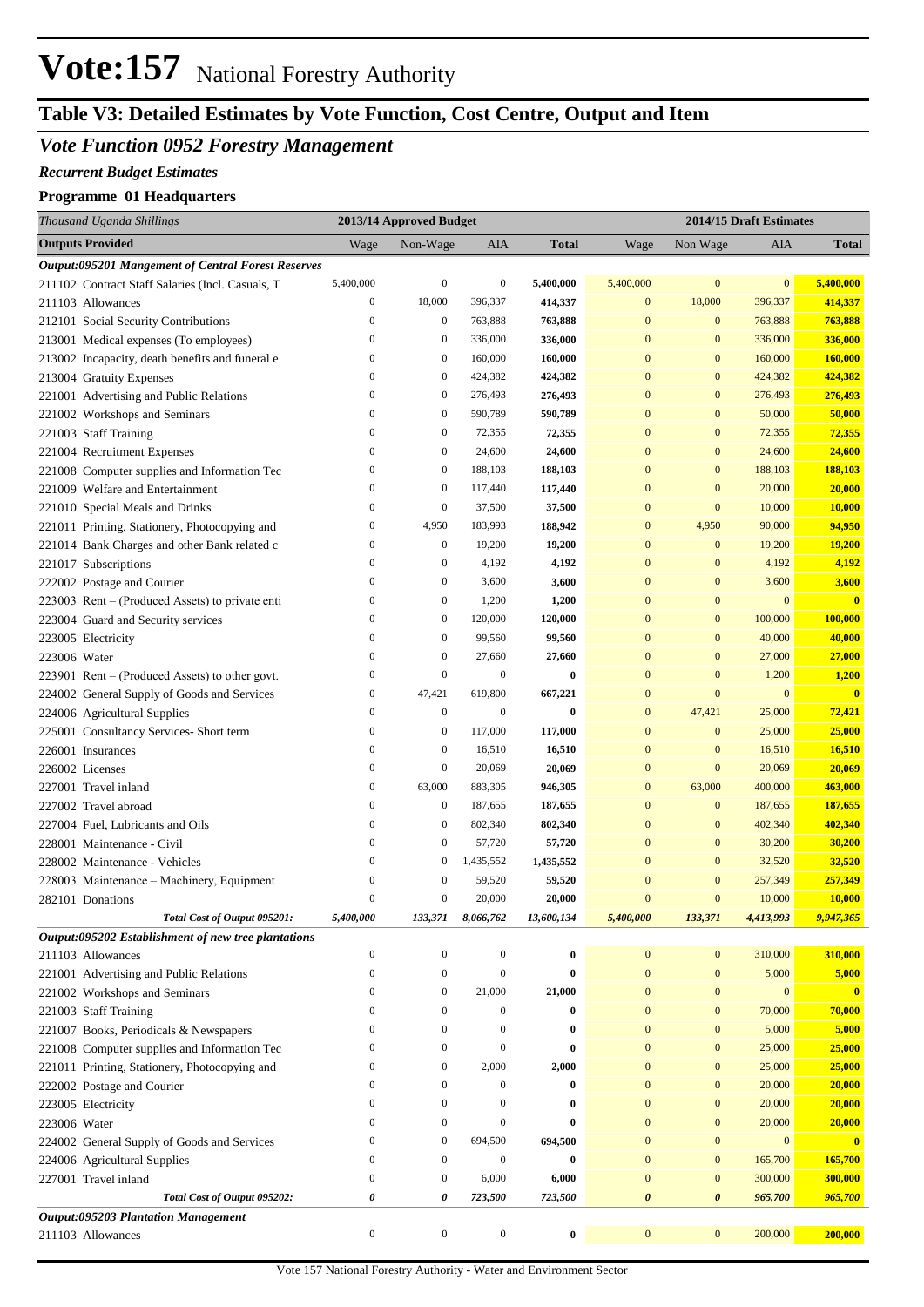## **Table V3: Detailed Estimates by Vote Function, Cost Centre, Output and Item**

### *Vote Function 0952 Forestry Management*

### **Programme 01 Headquarters**

| Thousand Uganda Shillings                             | 2013/14 Approved Budget |                  |                  |              | 2014/15 Draft Estimates |                  |                  |               |
|-------------------------------------------------------|-------------------------|------------------|------------------|--------------|-------------------------|------------------|------------------|---------------|
| <b>Outputs Provided</b>                               | Wage                    | Non-Wage         | AIA              | <b>Total</b> | Wage                    | Non Wage         | AIA              | Total         |
| 221001 Advertising and Public Relations               | $\boldsymbol{0}$        | 0                | 19,040           | 19,040       | $\boldsymbol{0}$        | $\boldsymbol{0}$ | 52,899           | 52,899        |
| 221002 Workshops and Seminars                         | 0                       | $\boldsymbol{0}$ | 22,900           | 22,900       | $\overline{0}$          | $\bf{0}$         | $\boldsymbol{0}$ | $\mathbf{0}$  |
| 221003 Staff Training                                 | 0                       | $\boldsymbol{0}$ | $\mathbf{0}$     | 0            | $\bf{0}$                | $\bf{0}$         | 70,000           | 70,000        |
| 221007 Books, Periodicals & Newspapers                | $\boldsymbol{0}$        | $\boldsymbol{0}$ | $\mathbf{0}$     | 0            | $\mathbf{0}$            | $\bf{0}$         | 5,000            | 5,000         |
| 221008 Computer supplies and Information Tec          | 0                       | $\boldsymbol{0}$ | 9,711            | 9,711        | $\overline{0}$          | $\bf{0}$         | 100,000          | 100,000       |
| 221009 Welfare and Entertainment                      | 0                       | $\boldsymbol{0}$ | 3,240            | 3,240        | $\bf{0}$                | $\bf{0}$         | 5,000            | 5,000         |
| 221011 Printing, Stationery, Photocopying and         | $\boldsymbol{0}$        | $\boldsymbol{0}$ | 34,642           | 34,642       | $\bf{0}$                | $\bf{0}$         | 40,000           | 40,000        |
| 221012 Small Office Equipment                         | 0                       | $\boldsymbol{0}$ | 2,050            | 2,050        | $\bf{0}$                | $\bf{0}$         | 2,050            | 2,050         |
| 222001 Telecommunications                             | 0                       | $\boldsymbol{0}$ | $\mathbf{0}$     | 0            | $\boldsymbol{0}$        | $\bf{0}$         | 20,000           | 20,000        |
| 222002 Postage and Courier                            | $\boldsymbol{0}$        | $\boldsymbol{0}$ | $\mathbf{0}$     | 0            | $\bf{0}$                | $\bf{0}$         | 40,000           | 40,000        |
| 223005 Electricity                                    | 0                       | $\boldsymbol{0}$ | 14,640           | 14,640       | $\bf{0}$                | $\mathbf{0}$     | 20,000           | 20,000        |
| 223006 Water                                          | $\mathbf{0}$            | $\boldsymbol{0}$ | 17,578           | 17,578       | $\bf{0}$                | $\bf{0}$         | 20,000           | 20,000        |
| 224002 General Supply of Goods and Services           | $\boldsymbol{0}$        | $\boldsymbol{0}$ | 929,070          | 929,070      | $\bf{0}$                | $\bf{0}$         | $\bf{0}$         | $\mathbf{0}$  |
| 224006 Agricultural Supplies                          | $\mathbf{0}$            | $\boldsymbol{0}$ | $\boldsymbol{0}$ | 0            | $\bf{0}$                | $\boldsymbol{0}$ | 500,000          | 500,000       |
| 227001 Travel inland                                  | $\mathbf{0}$            | $\boldsymbol{0}$ | 339,884          | 339,884      | $\overline{0}$          | $\mathbf{0}$     | 439,884          | 439,884       |
| 227002 Travel abroad                                  | $\boldsymbol{0}$        | $\boldsymbol{0}$ | $\mathbf{0}$     | 0            | $\bf{0}$                | $\mathbf{0}$     | 200,000          | 200,000       |
| 227004 Fuel, Lubricants and Oils                      | $\boldsymbol{0}$        | $\boldsymbol{0}$ | 220,550          | 220,550      | $\overline{0}$          | $\bf{0}$         | 300,000          | 300,000       |
| 228002 Maintenance - Vehicles                         | $\mathbf{0}$            | $\boldsymbol{0}$ | 113,800          | 113,800      | $\mathbf{0}$            | $\bf{0}$         | 412,271          | 412,271       |
| 228003 Maintenance - Machinery, Equipment             | $\boldsymbol{0}$        | $\boldsymbol{0}$ | $\boldsymbol{0}$ | 0            | $\mathbf{0}$            | $\mathbf{0}$     | 250,000          | 250,000       |
| 228004 Maintenance – Other                            | $\boldsymbol{0}$        | $\boldsymbol{0}$ | 19,445           | 19,445       | $\bf{0}$                | $\bf{0}$         | 69,445           | 69,445        |
| Total Cost of Output 095203:                          | 0                       | 0                | 1,746,549        | 1,746,549    | 0                       | 0                | 2,746,549        | 2,746,549     |
| Output:095204 Forestry licensing<br>211103 Allowances | $\boldsymbol{0}$        | $\boldsymbol{0}$ | $\boldsymbol{0}$ | 0            | $\boldsymbol{0}$        | $\boldsymbol{0}$ | 187,002          | 187,002       |
| 213002 Incapacity, death benefits and funeral e       | $\boldsymbol{0}$        | $\boldsymbol{0}$ | 0                | 0            | $\overline{0}$          | $\bf{0}$         | 31,377           | 31,377        |
| 221001 Advertising and Public Relations               | 0                       | $\boldsymbol{0}$ | 0                | 0            | $\overline{0}$          | $\mathbf{0}$     | 50,000           | 50,000        |
| 221003 Staff Training                                 | $\mathbf{0}$            | $\boldsymbol{0}$ | 0                | 0            | $\boldsymbol{0}$        | $\mathbf{0}$     | 80,000           | 80,000        |
| 221007 Books, Periodicals & Newspapers                | $\boldsymbol{0}$        | $\boldsymbol{0}$ | 0                | 0            | $\bf{0}$                | $\bf{0}$         | 50,000           | 50,000        |
| 221009 Welfare and Entertainment                      | $\mathbf{0}$            | $\mathbf{0}$     | 0                | 0            | $\bf{0}$                | $\bf{0}$         | 5,000            | 5,000         |
| 221011 Printing, Stationery, Photocopying and         | $\boldsymbol{0}$        | $\boldsymbol{0}$ | 0                | 0            | $\bf{0}$                | $\bf{0}$         | 40,000           | 40,000        |
| 221012 Small Office Equipment                         | 0                       | $\mathbf{0}$     | 0                | 0            | $\overline{0}$          | $\bf{0}$         | 10,000           | 10,000        |
| 222001 Telecommunications                             | 0                       | $\mathbf{0}$     | 0                | 0            | $\boldsymbol{0}$        | $\bf{0}$         | 15,000           | <b>15,000</b> |
| 222002 Postage and Courier                            | $\mathbf{0}$            | $\mathbf{0}$     | 0                | 0            | $\bf{0}$                | $\bf{0}$         | 30,000           | 30,000        |
| 223005 Electricity                                    | $\mathbf{0}$            | $\mathbf{0}$     | $\theta$         | 0            | $\overline{0}$          | $\mathbf{0}$     | 10,000           | 10,000        |
| 223006 Water                                          | 0                       | $\boldsymbol{0}$ | 0                | 0            | $\bf{0}$                | $\mathbf{0}$     | 10,000           | 10,000        |
| 224002 General Supply of Goods and Services           | $\Omega$                | $\mathbf{0}$     | 87,200           | 87,200       | $\Omega$                | $\Omega$         | $\bf{0}$         | $\mathbf{0}$  |
| 224004 Cleaning and Sanitation                        | $\boldsymbol{0}$        | $\mathbf{0}$     | 0                | 0            | $\mathbf{0}$            | $\boldsymbol{0}$ | 15,000           | 15,000        |
| 224006 Agricultural Supplies                          | $\boldsymbol{0}$        | $\mathbf{0}$     | $\theta$         | 0            | $\bf{0}$                | $\boldsymbol{0}$ | 85,000           | 85,000        |
| 227001 Travel inland                                  | 0                       | $\boldsymbol{0}$ | 12,595           | 12,595       | $\bf{0}$                | $\boldsymbol{0}$ | 12,793           | 12,793        |
| 227004 Fuel, Lubricants and Oils                      | 0                       | $\boldsymbol{0}$ | 42,800           | 42,800       | $\bf{0}$                | $\boldsymbol{0}$ | 42,800           | 42,800        |
| 228004 Maintenance – Other                            | 0                       | $\boldsymbol{0}$ | 12,000           | 12,000       | $\bf{0}$                | $\boldsymbol{0}$ | 12,000           | 12,000        |
| Total Cost of Output 095204:                          | 0                       | 0                | 154,595          | 154,595      | 0                       | 0                | 685,972          | 685,972       |
| Output:095205 Supply of seeds and seedlings           |                         |                  |                  |              |                         |                  |                  |               |
| 211103 Allowances                                     | $\boldsymbol{0}$        | $\mathbf{0}$     | $\boldsymbol{0}$ | 0            | $\bf{0}$                | $\boldsymbol{0}$ | 280,000          | 280,000       |
| 213002 Incapacity, death benefits and funeral e       | 0                       | $\boldsymbol{0}$ | 0                | 0            | $\bf{0}$                | $\boldsymbol{0}$ | 35,000           | 35,000        |
| 221001 Advertising and Public Relations               | 0                       | $\boldsymbol{0}$ | 0                | 0            | $\bf{0}$                | $\boldsymbol{0}$ | 80,000           | 80,000        |
| 221003 Staff Training                                 | 0                       | $\boldsymbol{0}$ | 23,000           | 23,000       | $\bf{0}$                | $\boldsymbol{0}$ | 150,000          | 150,000       |
| 221004 Recruitment Expenses                           | 0                       | $\boldsymbol{0}$ | 0                | 0            | $\bf{0}$                | $\boldsymbol{0}$ | 35,000           | 35,000        |
| 221007 Books, Periodicals & Newspapers                | $\boldsymbol{0}$        | $\boldsymbol{0}$ | 0                | 0            | $\bf{0}$                | $\boldsymbol{0}$ | 50,000           | 50,000        |
| 221008 Computer supplies and Information Tec          | $\boldsymbol{0}$        | $\boldsymbol{0}$ | 0                | 0            | $\bf{0}$                | $\mathbf{0}$     | 120,000          | 120,000       |
| 221009 Welfare and Entertainment                      | 0                       | $\boldsymbol{0}$ | 0                | 0            | $\bf{0}$                | $\boldsymbol{0}$ | 50,000           | 50,000        |
| 221010 Special Meals and Drinks                       | 0                       | $\boldsymbol{0}$ | 0                | 0            | $\bf{0}$                | $\boldsymbol{0}$ | 25,000           | 25,000        |
| 221011 Printing, Stationery, Photocopying and         | 0                       | $\boldsymbol{0}$ | 0                | 0            | $\bf{0}$                | $\boldsymbol{0}$ | 45,000           | 45,000        |
| 221012 Small Office Equipment                         | 0                       | $\boldsymbol{0}$ | 0                | 0            | $\bf{0}$                | $\boldsymbol{0}$ | 10,000           | 10,000        |
| 221016 IFMS Recurrent costs                           | 0                       | $\boldsymbol{0}$ | 0                | 0            | $\bf{0}$                | $\boldsymbol{0}$ | 158,000          | 158,000       |
| 222001 Telecommunications                             | $\boldsymbol{0}$        | $\boldsymbol{0}$ | 0                | $\bf{0}$     | $\boldsymbol{0}$        | $\boldsymbol{0}$ | 15,000           | 15,000        |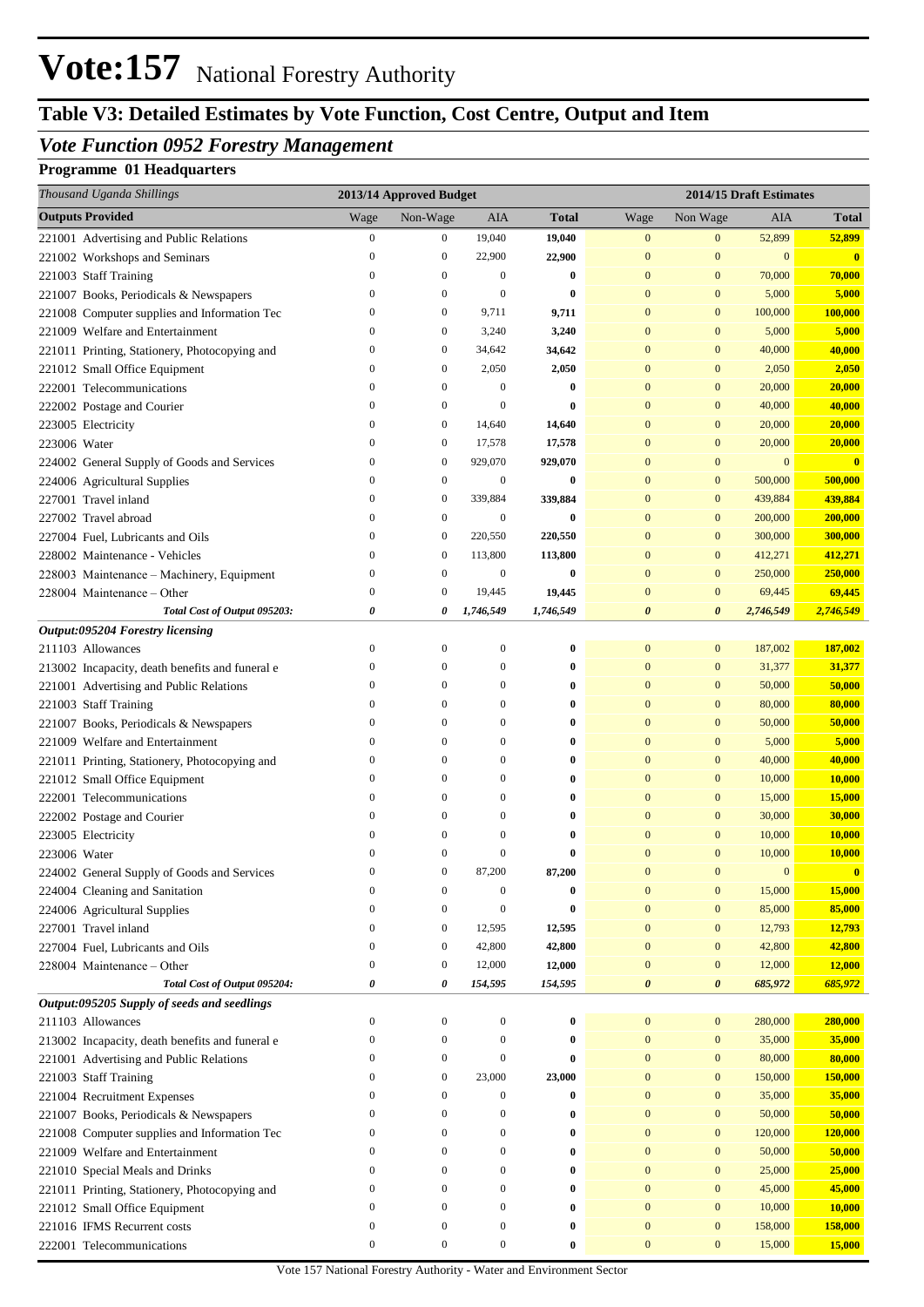### **Table V3: Detailed Estimates by Vote Function, Cost Centre, Output and Item**

### *Vote Function 0952 Forestry Management*

#### **Programme 01 Headquarters**

| Thousand Uganda Shillings                   | 2013/14 Approved Budget<br>2014/15 Draft Estimates |              |              |              |                       |                       |            |              |
|---------------------------------------------|----------------------------------------------------|--------------|--------------|--------------|-----------------------|-----------------------|------------|--------------|
| <b>Outputs Provided</b>                     | Wage                                               | Non-Wage     | <b>AIA</b>   | <b>Total</b> | Wage                  | Non Wage              | <b>AIA</b> | <b>Total</b> |
| 222002 Postage and Courier                  | $\overline{0}$                                     | $\mathbf{0}$ | $\mathbf{0}$ | 0            | $\Omega$              | $\mathbf{0}$          | 50,000     | 50,000       |
| 222003 Information and communications techn | $\Omega$                                           | $\Omega$     | $\Omega$     | 0            | $\Omega$              | $\overline{0}$        | 200,000    | 200,000      |
| 223004 Guard and Security services          | 0                                                  | $\mathbf{0}$ | $\Omega$     | 0            | $\mathbf{0}$          | $\mathbf{0}$          | 70,000     | 70,000       |
| 223005 Electricity                          | 0                                                  | $\mathbf{0}$ | $\Omega$     | 0            | $\Omega$              | $\mathbf{0}$          | 50,000     | 50,000       |
| 223006 Water                                | 0                                                  | $\mathbf{0}$ | $\Omega$     | 0            | $\Omega$              | $\mathbf{0}$          | 50,000     | 50,000       |
| 224001 Medical and Agricultural supplies    | 0                                                  | $\mathbf{0}$ | 979,200      | 979,200      | $\Omega$              | $\Omega$              | 979,200    | 979,200      |
| 224002 General Supply of Goods and Services | 0                                                  | $\mathbf{0}$ | 1,474,424    | 1,474,424    | $\Omega$              | $\mathbf{0}$          | $\Omega$   | $\mathbf{0}$ |
| 224004 Cleaning and Sanitation              | $\Omega$                                           | $\Omega$     | $\Omega$     | 0            | $\mathbf{0}$          | $\mathbf{0}$          | 50,000     | 50,000       |
| 224006 Agricultural Supplies                | 0                                                  | $\mathbf{0}$ | $\theta$     | 0            | $\overline{0}$        | $\mathbf{0}$          | 1,680,139  | 1,680,139    |
| 225001 Consultancy Services- Short term     | 0                                                  | $\mathbf{0}$ | 6,000        | 6,000        | $\Omega$              | $\mathbf{0}$          | $\Omega$   |              |
| 226002 Licenses                             | 0                                                  | $\mathbf{0}$ | 3,000        | 3,000        | $\Omega$              | $\mathbf{0}$          | 6,285      | 6,285        |
| 227001 Travel inland                        | $^{(1)}$                                           | $\mathbf{0}$ | 50,451       | 50,451       | $\Omega$              | $\mathbf{0}$          | 180,451    | 180,451      |
| 227002 Travel abroad                        | 0                                                  | $\mathbf{0}$ | 53,016       | 53,016       | $\mathbf{0}$          | $\mathbf{0}$          | 95,016     | 95,016       |
| 227004 Fuel, Lubricants and Oils            | $\Omega$                                           | $\Omega$     | $\Omega$     | 0            | $\Omega$              | $\Omega$              | 45,000     | 45,000       |
| Maintenance - Civil<br>228001               | 0                                                  | $\Omega$     | $\Omega$     | 0            | $\overline{0}$        | $\mathbf{0}$          | 10,000     | 10,000       |
| 228002 Maintenance - Vehicles               | 0                                                  | $\Omega$     | $\Omega$     | 0            | $\theta$              | $\Omega$              | 35,000     | 35,000       |
| 228004 Maintenance – Other                  | 0                                                  | $\Omega$     | $\Omega$     | 0            | $\mathbf{0}$          | $\mathbf{0}$          | 35,000     | 35,000       |
| Total Cost of Output 095205:                | 0                                                  | 0            | 2,589,091    | 2,589,091    | $\boldsymbol{\theta}$ | $\boldsymbol{\theta}$ | 4,589,091  | 4,589,091    |
| <b>Total Cost of Outputs Provided</b>       | 5,400,000                                          | 133,371      | 13,280,497   | 18,813,868   | 5,400,000             | 133,371               | 13,401,305 | 18,934,676   |
| <b>Total Programme 01</b>                   | 5,400,000                                          | 133,371      | 13,280,497   | 18,813,868   | 5,400,000             | 133,371               | 13,401,305 | 18,934,676   |
| Total Excluding Arrears and AIA             | 5,400,000                                          | 133,371      | $\theta$     | 5,533,371    | 5,400,000             | 133,371               | $\theta$   | 5,533,371    |

#### *Development Budget Estimates*

#### **Project 0161 Support to National Forestry Authority**

| Thousand Uganda Shillings                                                     |              | 2013/14 Approved Budget |              | 2014/15 Draft Estimates |                       |                       |                       |                         |
|-------------------------------------------------------------------------------|--------------|-------------------------|--------------|-------------------------|-----------------------|-----------------------|-----------------------|-------------------------|
| <b>Outputs Provided</b>                                                       |              | GoU External Fin.       | <b>AIA</b>   | <b>Total</b>            |                       | GoU External Fin.     | <b>AIA</b>            | <b>Total</b>            |
| Output:095205 Supply of seeds and seedlings                                   |              |                         |              |                         |                       |                       |                       |                         |
| 223006 Water                                                                  | 24,000       | $\mathbf{0}$            | $\mathbf{0}$ | 24,000                  | 24,000                | $\mathbf{0}$          | $\mathbf{0}$          | 24,000                  |
| 224001 Medical and Agricultural supplies                                      | 215,970      | $\Omega$                | $\mathbf{0}$ | 215,970                 | $\Omega$              | $\mathbf{0}$          | $\Omega$              | $\overline{\mathbf{0}}$ |
| 224002 General Supply of Goods and Services                                   | 641,727      | 0                       | $\mathbf{0}$ | 641,727                 | $\Omega$              | $\Omega$              | $\Omega$              | $\mathbf{0}$            |
| 224006 Agricultural Supplies                                                  | $\Omega$     | $\Omega$                | $\Omega$     | $\bf{0}$                | 769,697               | $\mathbf{0}$          | $\mathbf{0}$          | 769,697                 |
| 227001 Travel inland                                                          | 18,000       | 0                       | $\mathbf{0}$ | 18,000                  | 20,000                | $\mathbf{0}$          | $\overline{0}$        | 20,000                  |
| 227004 Fuel, Lubricants and Oils                                              | 13,500       | 0                       | $\mathbf{0}$ | 13,500                  | $\mathbf{0}$          | $\mathbf{0}$          | $\Omega$              | $\mathbf{0}$            |
| 228004 Maintenance – Other                                                    | 12,000       | $\Omega$                | $\mathbf{0}$ | 12,000                  | 11,500                | $\overline{0}$        | $\mathbf{0}$          | 11,500                  |
| Total Cost of Output 095205:                                                  | 925,197      | 0                       | 0            | 925,197                 | 825,197               | $\boldsymbol{\theta}$ | $\boldsymbol{\theta}$ | 825,197                 |
| <b>Total Cost of Outputs Provided</b>                                         | 925,197      | $\bf{0}$                | 0            | 925,197                 | 825,197               | $\mathbf{0}$          | $\bf{0}$              | 825,197                 |
| <b>Capital Purchases</b>                                                      | GoU          | External Fin.           | <b>AIA</b>   | <b>Total</b>            |                       | GoU External Fin.     | <b>AIA</b>            | <b>Total</b>            |
| <b>Output:095275 Purchase of Motor Vehicles and Other Transport Equipment</b> |              |                         |              |                         |                       |                       |                       |                         |
| 231004 Transport equipment                                                    |              | $\mathbf{0}$            | 490,600      | 490,600                 | 100,000               | $\mathbf{0}$          | 484,600               | 584,600                 |
| 312204 Taxes on Machinery, Furniture & Vehi                                   | $\Omega$     | $\mathbf{0}$            | $\Omega$     | $\mathbf{0}$            | 255,850               | $\mathbf{0}$          | $\Omega$              | 255,850                 |
| 312206 Gross Tax                                                              | 400,000      | $\Omega$                | $\Omega$     | 400,000                 | $\Omega$              | $\mathbf{0}$          | $\Omega$              |                         |
| Total Cost of Output 095275:                                                  | 400,000      | 0                       | 490,600      | 890,600                 | 355,850               | $\boldsymbol{\theta}$ | 484,600               | 840,450                 |
| Output:095276 Purchase of Office and ICT Equipment, including Software        |              |                         |              |                         |                       |                       |                       |                         |
| 231005 Machinery and equipment                                                |              | $\mathbf{0}$            | 415,825      | 415,825                 | $\mathbf{0}$          | $\mathbf{0}$          | 421,825               | 421,825                 |
| Total Cost of Output 095276:                                                  | 0            | 0                       | 415,825      | 415,825                 | $\boldsymbol{\theta}$ | $\boldsymbol{\theta}$ | 421,825               | 421,825                 |
| Output:095277 Purchase of Specialised Machinery & Equipment                   |              |                         |              |                         |                       |                       |                       |                         |
| 231005 Machinery and equipment                                                | $\mathbf{0}$ | $\mathbf{0}$            | 53,247       | 53,247                  | $\mathbf{0}$          | $\mathbf{0}$          | 53,247                | 53,247                  |
| Total Cost of Output 095277:                                                  | 0            | 0                       | 53,247       | 53,247                  | $\boldsymbol{\theta}$ | $\boldsymbol{\theta}$ | 53,247                | 53,247                  |
| Output:095279 Acquisition of Other Capital Assets                             |              |                         |              |                         |                       |                       |                       |                         |
| 231001 Non Residential buildings (Depreciatio                                 | $\mathbf{0}$ | $\mathbf{0}$            | 6,000        | 6,000                   | $\Omega$              | $\mathbf{0}$          | 6,000                 | 6,000                   |
| Total Cost of Output 095279:                                                  | 0            | 0                       | 6,000        | 6,000                   | $\boldsymbol{\theta}$ | $\boldsymbol{\theta}$ | 6,000                 | 6,000                   |
| <b>Total Cost of Capital Purchases</b>                                        | 400,000      | $\bf{0}$                | 965,672      | 1,365,672               | 355,850               | $\bf{0}$              | 965,672               | 1,321,522               |
| <b>Total Project 0161</b>                                                     | 1,325,197    | $\bf{0}$                | 965,672      | 2,290,869               | 1,181,047             | $\bf{0}$              | 965,672               | 2,146,719               |
| Total Excluding Taxes, Arrears and AIA                                        | 925,197      | 0                       | 0            | 925,197                 | 925,197               | $\theta$              | $\theta$              | 925,197                 |